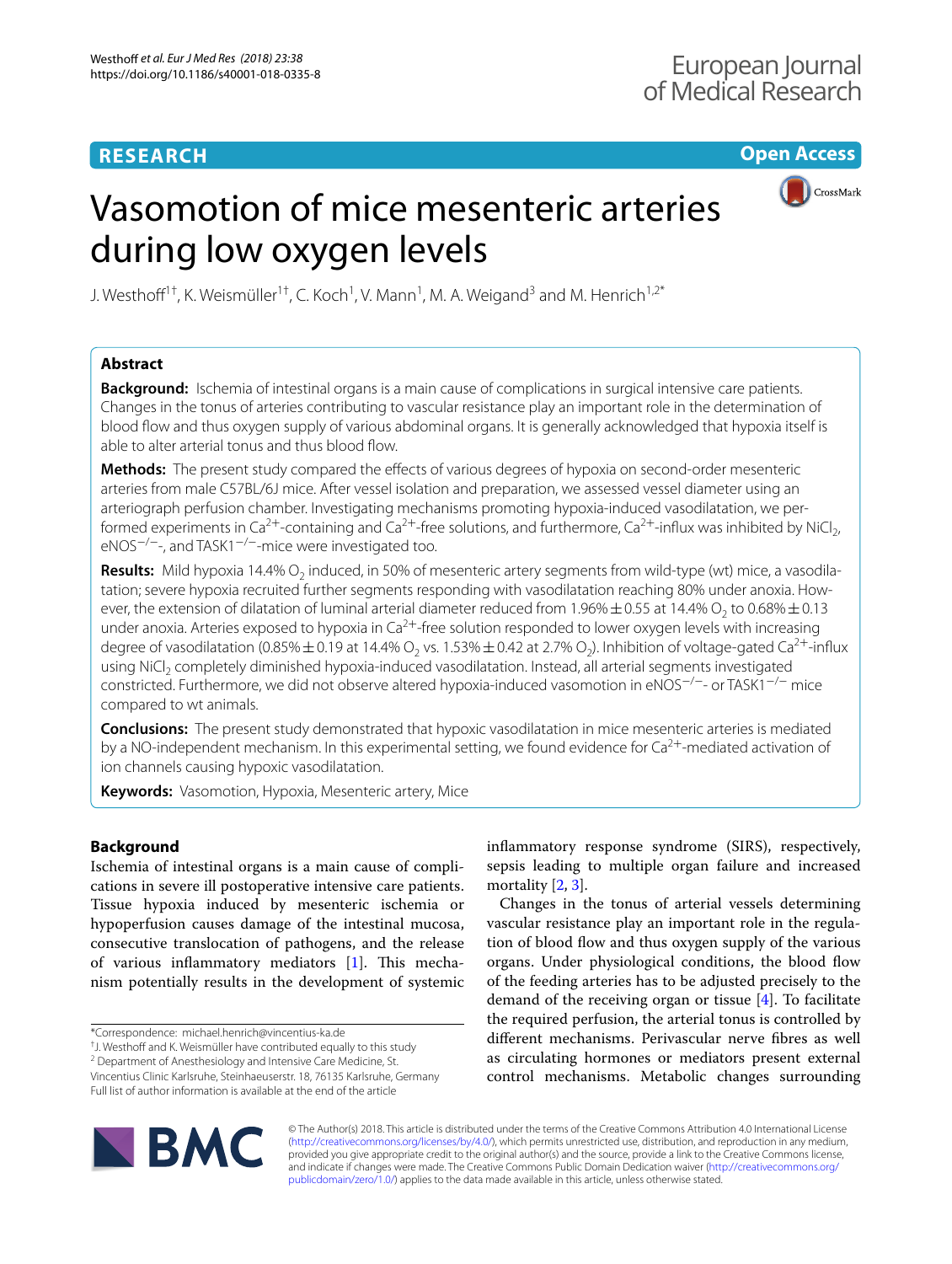endothelial function and activity of the smooth muscle cells of the arterial wall can directly alter arterial vasomotion and thus display internal control mechanisms [\[5](#page-10-4)]. Under pathophysiological conditions like increased oxygen demand, vasomotion has to be regulated very rapidly to prevent the loss of organ function or cell death. Hypoxia is a main condition to change the early organ functions and metabolic state.

It is generally acknowledged that hypoxia itself is able to alter arterial tonus and thus blood flow. The responses observed previously are variable. Increases [\[6](#page-10-5)[–8](#page-10-6)] as well as decreases  $[9, 10]$  $[9, 10]$  $[9, 10]$  $[9, 10]$  $[9, 10]$  and biphasic effects  $[11, 12]$  $[11, 12]$  $[11, 12]$  $[11, 12]$  in arterial tonus are reported.

These different responses are likely to have differing effects on blood flow and oxygen supply, and thus may increase or improve hypoxia. A part of the difering responses to hypoxia can be explained by the diferent type of vessels studied, but there are also controversial results for the same type of arteries [\[9](#page-10-7), [12\]](#page-10-10). It is known that some properties of vessels, including agonist sensitivities, ion channels, and endothelial function, difer with the diameter  $[13-15]$  $[13-15]$  $[13-15]$ . Thus, the vessel diameter may also infuence responsiveness to hypoxia. Another reason for controversial results may include difering experimental conditions, particularly in severity of hypoxia or in the method used to evoke hypoxia. Furthermore, it is unknown if the change from normoxia to hypoxia has the same efect on vascular tonus as the switch from hyperoxia to hypoxia. Another experimental way by which hypoxia has been induced is the addition of oxygen scavengers such as sodium dithionite. It has been suggested that chemical means of oxygen removal may have other effects in comparison to reducing oxygen supply [[16\]](#page-10-13).

Such differences make it difficult to compare studies, and as a result, it is difficult to get a comprehensive idea of the hypoxic vascular response and the mechanisms involved.

Both endothelial cells (ECs) and vascular smooth muscle cells (VSMCs) play an important role in vasomotion [[17,](#page-10-14) [18](#page-10-15)]. As vasodilatation is mainly mediated by ECs, vasoconstriction depends more on the VSMCs. Therefore, the vascular reaction of intact arteries to a stimulus is complex as those two cell types can interact with each other. Myoendothelial gap junctions (MEGJs) allow direct cell-to-cell communication between ECs and VSMCs [[19\]](#page-10-16).

The present study, therefore, compares the effects of various degrees of hypoxia until anoxia which is chemically achieved in  $Ca^{2+}$ -containing or  $Ca^{2+}$ -free solutions on branches of the upper mesenteric artery. To investigate endothelium efects which have been reported in the previous studies, we also performed measurements in eNOS<sup>-/-</sup>- and TASK1<sup>-/-</sup>-mice [[9,](#page-10-7) [20\]](#page-10-17). Furthermore, the impact of voltage-gated  $Ca^{2+}$ -influx on hypoxia-induced vasodilatation was examined.

# **Methods**

#### **Vessel preparation**

Young male wild-type (wt) C57BL/6J mice (30–35 g) and endothelial Nitric oxide synthase knock out mice (eNOS<sup>-/-</sup>, strain B6.129P2 NOS3<sup>tm1Unc</sup>/J) were purchased from Charles Rivers (Sulzbach, Germany). TASK1<sup>−</sup>/<sup>−</sup> mice were a kind gift from Prof. Kummer (Institute of Anatomy and Cell Biology, Justus-Liebig-University Giessen, Giessen, Germany). All mice were housed in the animal facility of the Justus-Liebig-University Giessen until processed for experimental use. All procedures involving animals were conducted in compliance to the standards for animal experiments and were approved by the local committee for animal care (AZ: V 54-19 c 20/15 c GI 20/26, 27. May 2008). The mice were sacrifced by cervical dislocation and immediately, afterwards, the abdomen was opened via a median laparotomy. The complete mesenterium with the small intestine was gently mobilised and the mesenteric artery was separated at its origin. The convolute of the small intestine was then carefully spread out in a small petri dish filled with phosphate-buffered saline (PBS). Herein, the complete branching of the mesenteric artery was placed in a radial direction. Now, the second-order arteries (120–150 µm in diameter) of the mesenteric arcade were prepared under sterile conditions still submerged in PBS under a stereomicroscope (Motic SMZ-140-N2GG; Motic Deutschland GmbH, Wetzlar, Germany). Surrounding connective tissue and fat were gently removed, avoiding any direct contact with the arterial wall. After removing of all the connective tissues and the adventitial layer the artery segment 4–6 mm in length was transferred into the recording chamber. Only one vessel of each animal was used.

The isolated mesenteric artery segments were placed and subsequently cannulated in the experimental perfusion chamber of the arteriograph ("single-vessel chamber, CH/1", Living Systems Instrumentation, Burlington, USA). For cannulation, one end of the arterial segment was fxed using a No. 5 forceps and mounted onto the tip of a glass microcannula (Glass Cannula, tip diameter 100–125; Firma Living Systems Instrumentation, Burlington, USA). The artery was fixed with two ligatures, and then, a pressure of 5–10 mmHg was applied using PBS to clean the vessel. Finally, the other end of the arterial segment was cannulated and fxed by a double ligature. For the ligatures, single flaments of surgical threads were used, these assured that the artery was kept in constant position throughout the experimental period and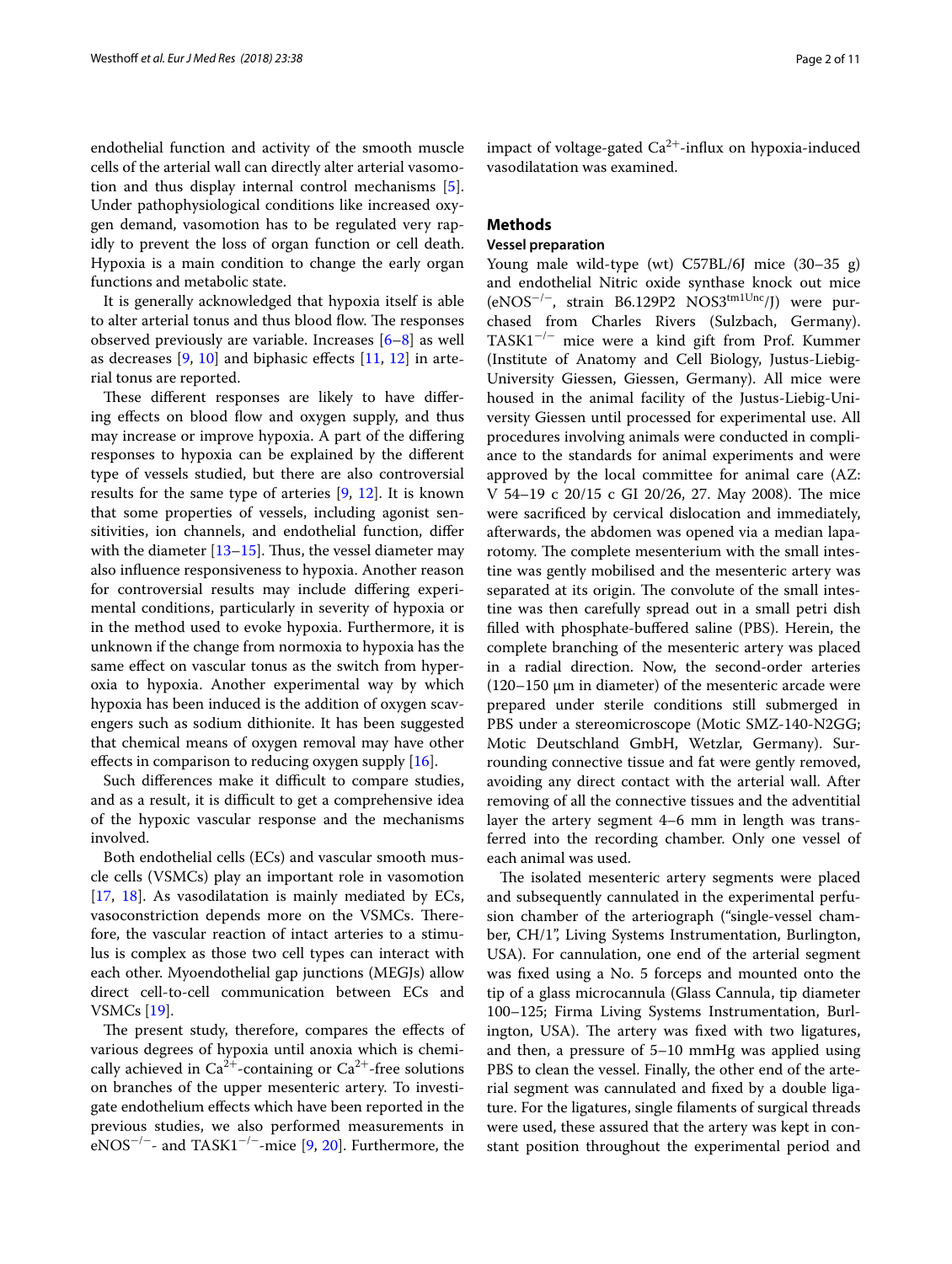the parts of the artery that had been touched by the forceps were separated from those included into the study.

#### **Experimental setup**

The chamber of the arteriograph was mounted on the stage of an inverting microscope (Axiovert 35, Carl Zeiss, Oberkochen, Germany). This setup allowed to superfuse and measure changes in diameter of arteries at constant transmural pressures. The isolated arterial segments can be superfused by solutions of various gas concentrations or various compositions. All experiments were performed at a temperature of 37 °C; the solutions were preheated in a water bath and a thermistor probe allowing intermittent temperature control at diferent positions. Continuous exchange of the preheated experimental bufer solution was achieved through a gas proof rubber tubing system (Nalgene 50 Platinum-Cored Silicone Tubing, Fisher Scientifc GmbH, Schwerte, Germany; Tygon R3603, Novodirect GmbH, Kehl, Germany) connected to a Masterfex pump (EasyLoad II, Cole-Parmer Instrument, Chicago, IL., USA) and a heat exchanger with permanent temperature control (Haake D8-L, Haake Mess-Technik, Karlsruhe, Germany). The luminal diameter of the arterial segment was continuously measured with a video camera (TC 7014 X, Burle Industries Inc., Lancaster, USA) attached to the inverting microscope and connected with a dimension analysing system (TC 1112 X, Living Systems Instrumentation, Burlington, USA); for technical details, see [[21,](#page-10-18) [22\]](#page-10-19). Vessel diameter and pressure values were continuously recorded by an analogue servocorder (SR 6211, Graphtec, Tokyo, Japan).

# **Drugs and solutions with predetermined oxygen concentrations**

Bicarbonate-buffered Tyrode solution consisted of (in mM) NaCl 117, KCl 4.5, CaCl<sub>2</sub> 2.5, NaHCO<sub>3</sub> 23, MgCl<sub>2</sub> 1, and glucose 11, equilibrated with 21%  $O_2$  and 5%  $CO_2$ , balanced with N<sub>2</sub> attaining a pH 7.4 at 37 °C was used as normoxic control solution.  $Ca^{2+}$ -free solutions were prepared by omitting CaCl<sub>2</sub> and addition of ethylene glycol-<br>bis( $\beta$ -aminoethyl ether)-*N,N,N'*,*N'*-tetraacetic acid] *ether)-N,N,N',N'*-tetraacetic (EGTA, 1 mM). In several experimental series, NiCl<sub>2</sub> was applied to the  $Ca^{2+}$ -containing Tyrode solution in a concentration of 2.5 mM to inhibit voltage-gated  $Ca^{2+}$ -entry. All experimental solutions were prepared directly before the experiments. Hypoxic gas concentrations were adjusted by equilibrating the solutions from gas cylinders containing customized oxygen mixtures; hypoxic conditions were attained with decreasing oxygen concentrations: 5%  $O_2$  balanced  $N_2$  and 5%  $CO_2$ , or 0%  $O_2$  balanced with  $N_2$ , 5% CO<sub>2</sub>. An oxygenator (162 fibres, 115 cm<sup>2</sup> gas exchange surface area, Miniature gas exchange oxygenator, Living Systems Instrumentation, Burlington, USA)

was placed directly in front of the infow tube of the experimental chamber to maintain constant low oxygen levels. Very low oxygen levels and anoxic gas concentrations were adjusted by equilibrating the solutions with zero  $O_2$  balanced with  $N_2$  and 5%  $CO_2$ . Anoxia in the bath solution was achieved by application of 0.5 mM  $\text{Na}_2\text{S}_2\text{O}_4$ 3 min before administration (see Additional fle [1\)](#page-9-0). Oxygen concentrations were adjusted by preequilibrating the solutions for at least 30 min using the above-mentioned gas mixtures. Oxygen tensions in the bath solution were recorded using a 50 μm fibre optic oxygen sensor (Microx TX2, PreSens, Regensburg, Germany) response times  $(T_{90})$  for the optodes of approximately 5 s. According to the manufacturer's recommendations, the sensor was subjected to a two-point calibration at 37 °C. The measured  $PO_2$  values were expressed in Torr (mmHg) using an air-equilibrated solution for 150 Torr  $PO<sub>2</sub>$  and fresh anoxic solution (with 0.5 mM  $\text{Na}_2\text{S}_2\text{O}_4$ ) for 0 Torr  $PO<sub>2</sub>$ . Stable hypoxic gas concentrations in the bath solution were achieved within 50–120 s by solution exchange rates of 20 ml/min.  $PO<sub>2</sub>$  in the experimental chamber was typically reduced to between 1.3 and 2 Torr when using  $Na<sub>2</sub>S<sub>2</sub>O<sub>4</sub>$  (0.5 mM) showing a small difference between anoxic solutions in the bath and the zero-point calibration (see Additional fle [1\)](#page-9-0). Quick exchange of solutions with diferent oxygen tension was achieved by mechanically driven taps directly at the infow of the chamber, allowing a fast exposure to certain oxygen levels or to pharmacological agents.

#### **Experimental protocol**

After cannulation, the arteries were equilibrated for 30 min at 50 mmHg, pH 7.4, 37 °C. Following this resting period, the arteries were preconstricted with the  $EC_{50}$ of phenylephrine  $(10^{-6} M, Phe)$  to evoke its half maximal vasoconstriction (see Additional file [2\)](#page-9-1). Phe  $(10^{-6} M)$  was continuously present during the subsequent experimental procedure, while the perfusion pressure was held constant at 50 mmHg. The exposure to solutions with low oxygen tension persisted for 10–30 min to achieve complete equilibration, and then, the solution was changed back to normoxia or to an even lower oxygen concentration. Pharmacological agents were administered 10 min prior to change in oxygen concentration. In all experiments, oxygen concentration was switched back to normoxia; fnally, 50 mM KCl was applied as proof of vitality.

#### **Data analysis**

Vasomotion was expressed as relative percentage either as vasoconstriction or as vasodilatation. Vasomotion in either direction was calculated in relation to the half maximal vasoconstriction evoked by  $Phe_{50}$  defined as resting tone. Vm (%) =  $[(d_{\text{PheEC50}} - d_{\text{vm}})/d_{\text{PheEC50}}] \times 100$  ( $d_{\text{PheEC50}}$ :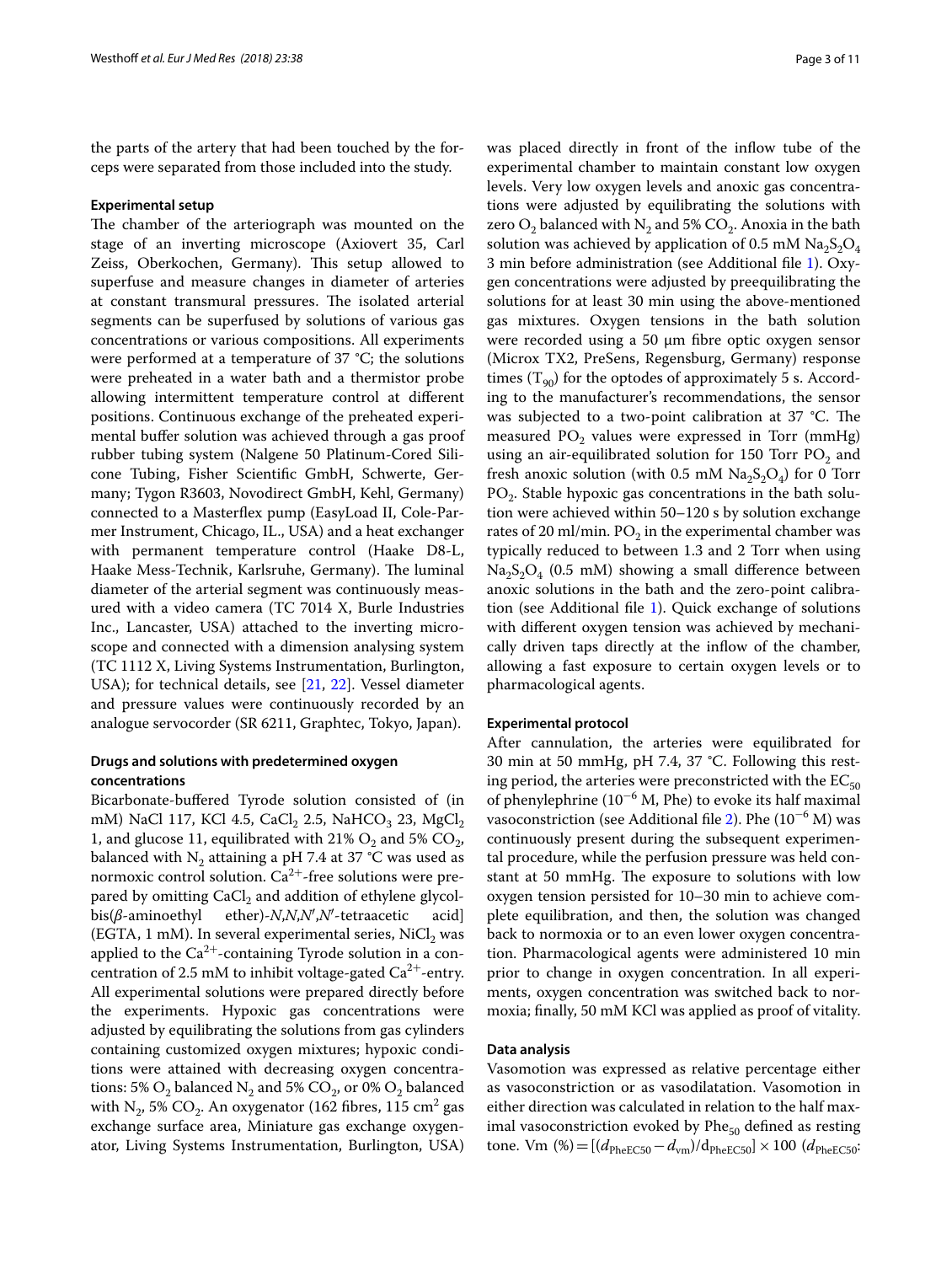diameter at Phe $_{EC50}$ ,  $d_{vm}$ : diameter under low oxygen tension). Vasoconstriction was calculated in relation to maximal constriction evoked by Phe using the following formula: vc (%)=[ $(d_{\text{Phemax}} - d_{\text{VChyp}})/d_{\text{Phemax}}$ ] × 100.  $d_{\text{Phemax}}$ : diameter in Phe causing a maximal constriction;  $d_{\text{VChyp}}$ : diameter under low oxygen tension. The degree in vasodilatation, starting from  $Phe_{50}$  precontracted arteries was calculated in relation to the maximal dilatation evoked by sodium nitroprusside (Nipruss,  $10^{-4}$ M, see Additional fle [2](#page-9-1)) using the following formula: vd  $(%)=[(d_{VDhvp}-d_{PheEC50})/(d_{Nip}-d_{PheEC50})]\times 100$   $(d_{VDhvp};$ vasodilatated diameter under hypoxia, *d*<sub>PheEC50</sub>: diameter at Phe $_{\text{EC50}}$ , and  $d_{\text{Nin}}$ : maximal diameter under Nipruss).

# **Dose–response curves**

From each animal, only one artery was included into the data evaluation. The data were normalised to the maximum observed change in diameter either as vasoconstriction evoked by Phe or as vasodilatation evoked by Nipruss to generate dose–response curves. This allowed us to express intermediate response as a fraction of the maximum response seen under Phe or Nipruss. Finally, the curves were transformed using the Hill equation to generate sigmoid curves and to estimate efective concentrations for a defned observed arterial response (concentration evoking the half maximal response was defined as  $EC_{50}$ , see Additional file [2\)](#page-9-1).

#### **Statistics**

In the present study, all data are presented as mean $\pm$ standard error of the mean (SEM). From each animal, only one artery was taken and included into the statistical evaluation, contributing to the number (*n*) depicted in the text and fgures. Measurements of diameters under diferent oxygen tensions were compared to the diameter under normoxia in addition of  $Phe_{50}$ . Diameters were regarded as signifcantly diferent when *p*<0.05, using either Student's *t* test for gaussian distributed data or Mann–Whitney *U* test for non-parametric distributed data.

### **Results**

### **Direction of arterial vasomotion depends on oxygen concentration**

Sections of the second-order mesenteric arteries, which were kept under normoxia, responded in a dose-dependent manner to the application of Phe  $(10^{-8}$ – $10^{-3}$  M). Phe achieved the maximum constriction at  $10^{-3}$  M reducing the inner vessel diameter by 9.67%; the  $EC_{50}$  was determined at 10<sup>−</sup><sup>6</sup> M which was used in all subsequent experiments investigating the efects of low oxygen levels (see Additional fle [1](#page-9-0)). Exposure of precontracted arteries (10<sup>−</sup><sup>6</sup> M Phe) to Nipruss (10<sup>−</sup><sup>9</sup> –10<sup>−</sup><sup>4</sup> M) also showed

a dose-dependent vasodilatation reaching its maximum at 10<sup>−</sup><sup>4</sup> M dilating the inner diameter by 3.74%. Changes in solution with the same content and oxygen tension did not infuence arterial diameter or pressure. Vitality test performed at the end of each experiment in normoxic solutions was performed by 50 mM KCl, provoking vasoconstriction.

## **Arterial diameter in hypoxic solutions**

Exposing second-order arterial segments of wt-mice superior mesenteric artery to hypoxia resulted in gradually altered vasomotion leading to more vessels dilating under lower oxygen levels. Mild hypoxia  $14.4\%$  O<sub>2</sub> evoked in approximately 50% of the investigated vessels vasodilatation, whereas all other arteries responded with vasoconstriction. Further lowering the oxygen content in the bath solution via 12.2% and 2.7% to anoxia evoked in more vessels' vasodilatation instead of vasoconstriction. Under anoxic conditions, 80% of the investigated arterial segments showed a vasodilatation (Fig. [1a](#page-4-0)). The inner arterial diameter dilated by  $1.96\% \pm 0.55$  at 14.4% O2 (*n*=5, *p*=0.065), 1.8%±0.51 at 12.2% (*n*=6, *p*<0.05), and  $1.82\% \pm 0.5$  at  $2.7\%$  ( $n = 7$ ,  $p < 0.05$ ), and under anoxia, the dilatation of the inner diameter was  $0.68\% \pm 0.13$  $(n=4, p=0.13)$ . When comparing the hypoxia evoked dilatation to the maximum achievable diameter evoked by Nipruss ( $10^{-4}$  M), hypoxia led at 14.4% O<sub>2</sub> to 55%  $\pm$  15  $(n=5, p<0.05)$ , at 12.2% O<sub>2</sub> to 50%  $\pm$  14 ( $n=6, p<0.05$ ), at 2.7% to  $51\% \pm 14$  ( $n = 7$ ,  $p < 0.05$ ), and under anoxia to [1](#page-4-0)9%  $\pm$  4 (*n* = 4, *p* = 0.32) of the inner diameter (Fig. 1b).

## **Arterial hypoxic vasomotion in Ca<sup>2</sup>+‑free medium**

To evaluate the role of extracellular  $Ca^{2+}$ -concentration  $([Ca<sup>2+</sup>]<sub>e</sub>$  onto the hypoxic response of mesenteric arteries, we performed a series of experiments in  $Ca<sup>2+</sup>$ -free bicarbonate-buffered solutions. At 14.4%  $O_2$ -concentration from all arterial segments investigated, 75% dilated by  $0.85\% \pm 0.19$  compared to diameter of normoxic controls. This corresponds to  $24 \pm 5.3\%$  of the maximal dilatation evoked by Nipruss (10<sup>-4</sup> M). In contrast to physiological Ca<sup>2+</sup>-levels, arteries in zero  $\left[Ca^{2+}\right]_e$ responded to falling oxygen levels with an increasing degree of vasodilatation, which was less pronounced as seen in Ca<sup>2+</sup>-containing bath solutions. At 12.2%  $O_2$ , arteries dilated in zero  $\left[Ca^{2+}\right]_e$  by  $1.5\% \pm 0.3$  (*n* = 6) compared to the initial inner diameter; at 2.7%  $O_2$ , the vessel sections dilated by  $1.53 \pm 0.42$  ( $n=7$ ) of the initial diameter (Fig. [2](#page-5-0)a). Compared to the maximal dilatation evoked by Nipruss (10<sup>−</sup><sup>4</sup> M), oxygen levels of 14.4% elicited a vasodilatation of  $23\% \pm 5$  ( $n=6$ ), at 12.2% O<sub>2</sub> arteries dilated by  $41\% \pm 8$  ( $n=6$ ) of the maximal dilatation, and at 2.7%  $O_2$  arterial segments dilated by  $43\% \pm 12$  (*n*=7) of maximal dilatation (Fig. [2b](#page-5-0)).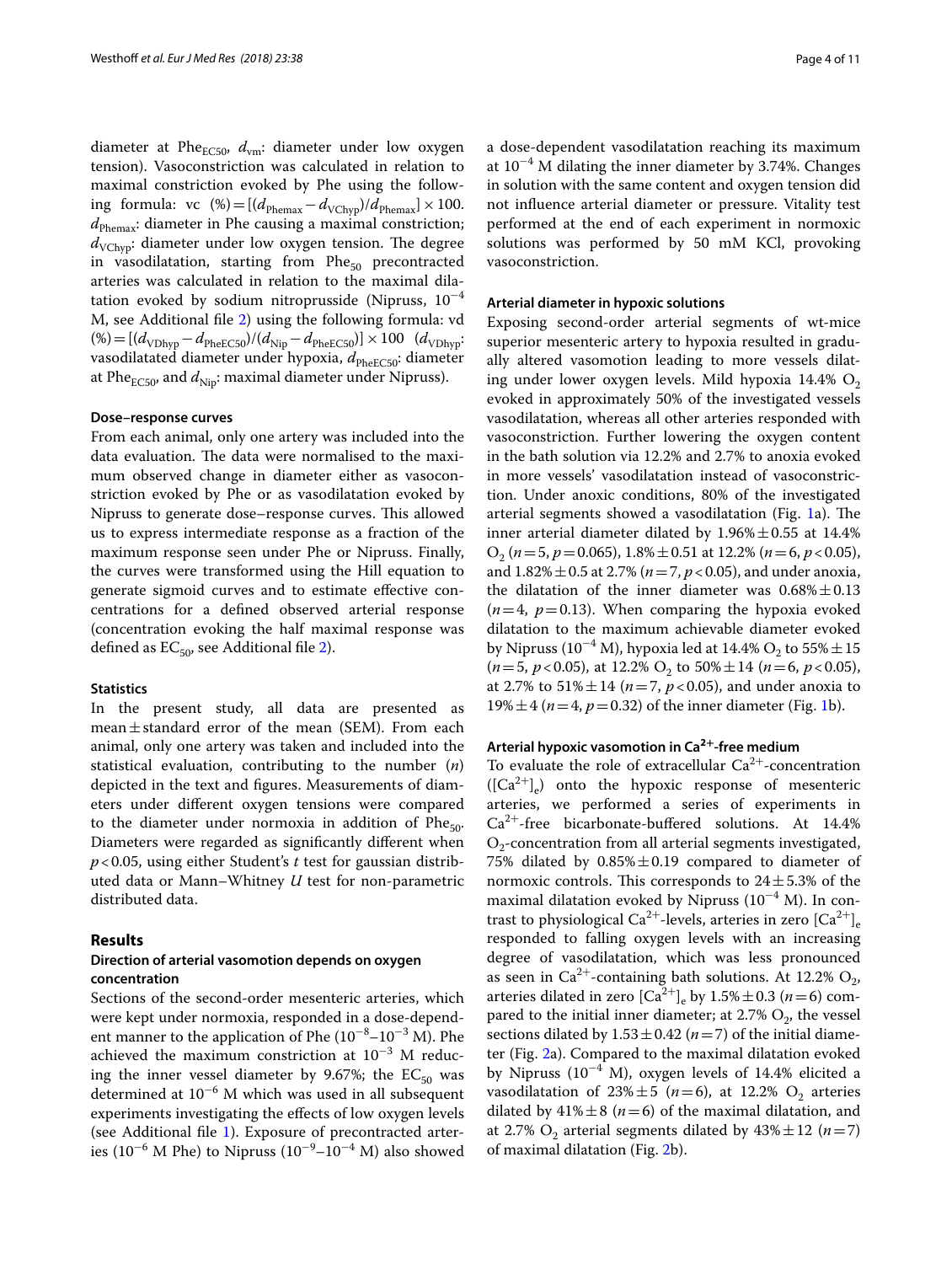

<span id="page-4-0"></span>arteries dilated. The dotted line may stress that the frequency of occurrence of dilatation was dependent from hypoxic oxygen concentrations. **b** Percentage changes of arterial vessel diameter under diferent hypoxic conditions in relation to the maximum vasodilatation using 0.1 mM nitroprusside sodium. *n*=number of arteries that responded to hypoxia with vasodilatation. Statistical testing was performed using the maximal evoked diameter using nitroprusside sodium as control. Student paired *t* test, Wilcoxon rank-sum test for non-parametric data (\**p*<0.05)

# **Hypoxic vasomotion under inhibition of voltage‑gated Ca<sup>2</sup>+‑infux**

Exposure of arterial segments to hypoxia in Tyrode solution with physiological  $[Ca^{2+}]_e$  supplemented with 2.5 mM NiCl<sub>2</sub> completely diminished hypoxia-induced vasodilatation; instead, all arteries constricted. Under 14.4%  $O_2$ , the inner diameter constricted by  $1.31\% \pm 0.49$  $(n=6, p<0.05)$ , at 12.2% O<sub>2</sub> by 1.42% $\pm$ 0.48 (*n*=6, *p*<0.05), and at 2.7% O<sub>2</sub> 1.54%  $\pm$  0.44 (*n*=6, *p*<0.05) all compared to vasomotion under hypoxia in physiological  ${[Ca^{2+}]}_e$ . Comparing these data to the maximal constriction achieved by Phe (10<sup>-3</sup> M), mild hypoxia (14.4% O<sub>2</sub>) led to  $14.4\% \pm 5$  ( $n=6$ ,  $p<0.05$ ),  $12.2\%$  O<sub>2</sub> to  $15\% \pm 5$  $(n=6, p<0.05)$ , and 2.7% to  $16\% \pm 4$   $(n=6, p<0.05)$ (Fig. [2c](#page-5-0)).

#### **Hypoxic arterial vasomotion in eNOS−/−‑mice**

Arterial sections which investigated from eNOS<sup>−</sup>/<sup>−</sup>-mice also responded to hypoxic solutions either with dilatation or constriction.

Vasodilatation under hypoxia: the number of vessels responding to hypoxia with vasodilatation was smaller than in wt animals (Fig. [3](#page-6-0)a). Under mild hypoxia (14.4% O<sub>2</sub>), only 25% of arteries dilated by  $0.4\% \pm 0.1$  compared to the initial diameter; these vessels reached  $11\% \pm 3$  $(n=2)$  of the maximal dilatation evoked by Nipruss  $(10^{-4}$  M, Fig. [3b](#page-6-0)). At 12.2% O<sub>2</sub>, the number of dilatating arteries increased to 50% of investigated vessel segments and this dilatation of the inner diameter was more pronounced by  $0.88\% \pm 0.16$  ( $n = 4$ ,  $p < 0.05$ ) compared to

controls and reached  $25\% \pm 5$  of the maximal dilatation  $(n=4, p<0.01)$ . Furthermore, at 2.7%  $O<sub>2</sub>$ , the percentage of dilatating vessels increased to 63%; the arteries dilated by  $1.05\% \pm 0.17$  ( $n = 5$ ,  $p < 0.05$ ) of the initial diameter and reached 29% $\pm$ 5% ( $n=5$ ,  $p<0.05$ ) of the maximal dilatation (Fig.  $3b$ ).

Vasoconstriction under hypoxia: In eNOS−/−-mice too, one group of mesenteric arteries constricted under hypoxia. Under  $14.4\%$  O<sub>2</sub>, these vessels constricted by  $1.37\% \pm 0.22$  and the constriction gradually increased at lower oxygen levels. At  $12.2\%$  O<sub>2</sub>, the vessel diameter was reduced by  $2.05\% \pm 0.52$  ( $n = 3$ ) and at 2.7% O<sub>2</sub> by  $2.32\% \pm 0.46$  ( $n=3$ ) compared to the initial diameter. Comparing the hypoxia-induced vasoconstriction to the maximal constriction evoked by Phe  $(10^{-3} M)$  in eNOS<sup>-/-</sup>-mice, the mesenteric arteries achieved  $11\% \pm 2$  $(n=3)$  at 14.4% O<sub>2</sub>, increased to 24%  $\pm$  4  $(n=3)$  at 12.2%  $O_2$ , and further to 24%  $\pm$  5 (*n* = 3) at 2.7%  $O_2$ .

# **Hypoxia‑induced vasomotion in TASK1−/−‑mice**

Under hypoxia (14.4%  $O_2$ ), only one of four arteries from TASK1<sup> $-/-$ </sup>-mice constricted, decreasing the inner diameter by 0.31%. When reducing the oxygen tension to 12.2% or 2.7%, still only one vessel constricted by 2.1% or 2.5%, respectively. Comparing the induced constriction with the maximum constriction achievable by Phe ( $10^{-3}$  M), 14.4% O<sub>2</sub> provoked 3.2%, 12.2% O<sub>2</sub> 23%, and oxygen concentration of 2.7% induced a vasoconstriction of 25% of the maximum. Three of four vessels investigated responded to hypoxia with a vasodilatation that increased the inner diameter by  $1\% \pm 0.2$  ( $n=3$ ) at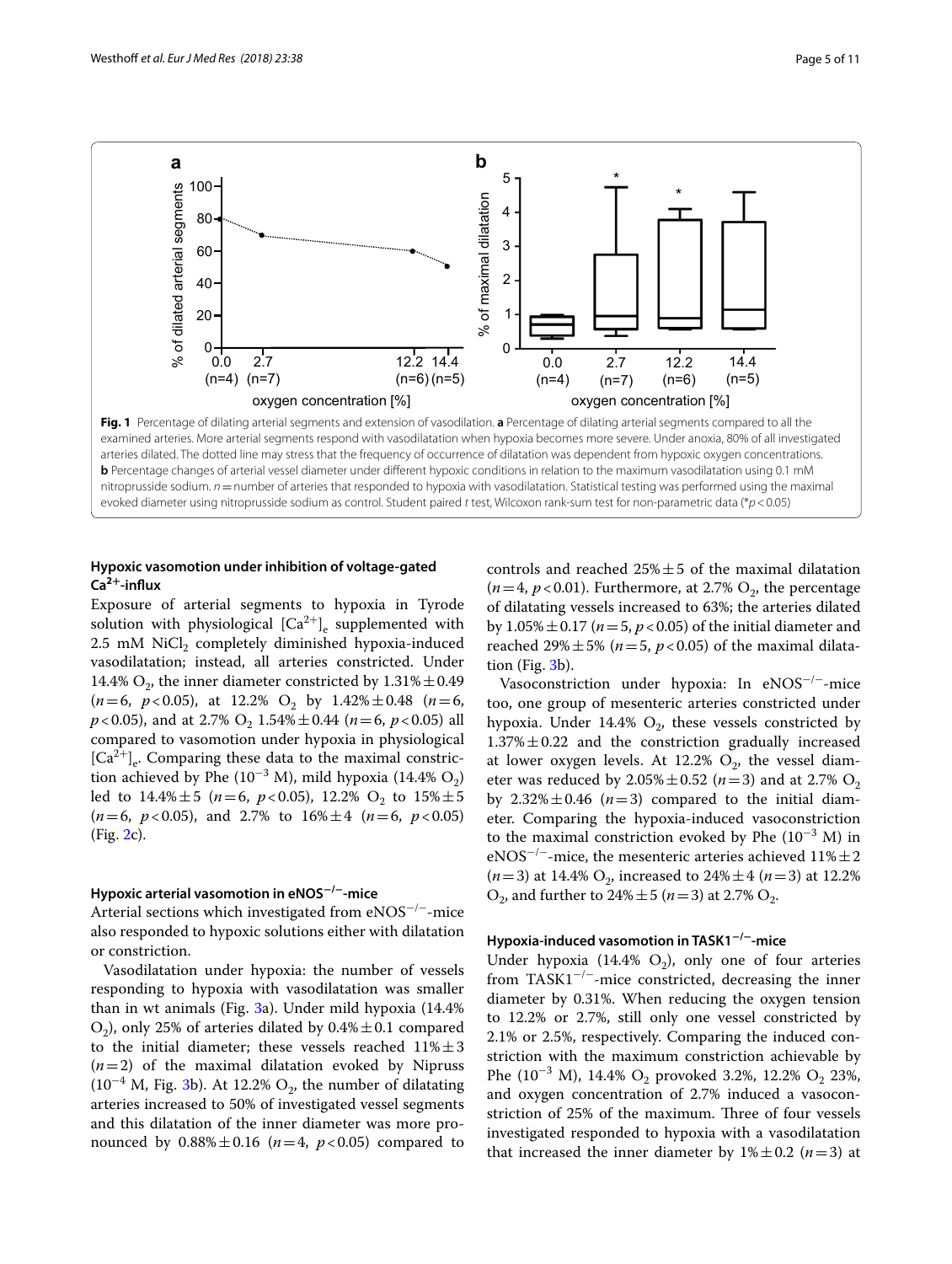

<span id="page-5-0"></span>animals; \**p*<0.05; Student *t* test for paired samples)

14.4%  $O_2$ , at 12.2%  $O_2$  the inner diameter increased by  $1.2\% \pm 0.4$  ( $n=3$ ), and at low oxygen concentration of 2.7% the inner diameter increased by  $1.6\% \pm 0.5$  ( $n=3$ ). At 14.4%  $O_2$ , these changes were able to achieve 30%  $\pm$  7  $(n=3)$  of the maximal dilatation evoked by Nipruss (10<sup>-4</sup>) M); at 12.2%  $O_2$ , the dilatation was further pronounced by  $32\% \pm 12$  ( $n=3$ ); at very low oxygen concentration of 2.7%, it led to  $43\% \pm 18$  ( $n=3$ ) of the maximal vasodilatation (Fig. [3c](#page-6-0)).

# **Overall change of baseline diameter during low oxygen tension**

Regarding the overall percentage alterations from baseline of arterial diameter under hypoxia (2.7%  $O_2$  and

12.2%  $O<sub>2</sub>$ ) of each experimental group, we assessed signifcant changes between wt-mice in Tyrode's solution and  $Ca^{2+}$ -free solution compared to NiCl<sub>2</sub>-treated mice (Fig. [4](#page-7-0)a, b, Table [1](#page-8-0)). In contrast,  $eNOS^{-/-}$ -mice and  $TASK1^{-/-}$ -mice did not show differences compared to wt-mice (Fig. [4a](#page-7-0), b).

#### **Oscillation of arterial sections during low oxygen tension**

Under normoxic conditions, sections of mesenteric arteries oscillated while preconstricted with Phe with a frequency of 0.025 Hz; the inner diameter changed under these oscillations to both vasoconstriction and vasodilatation. However, with increasing concentration of Phe, the oscillations mainly dilated the vessels.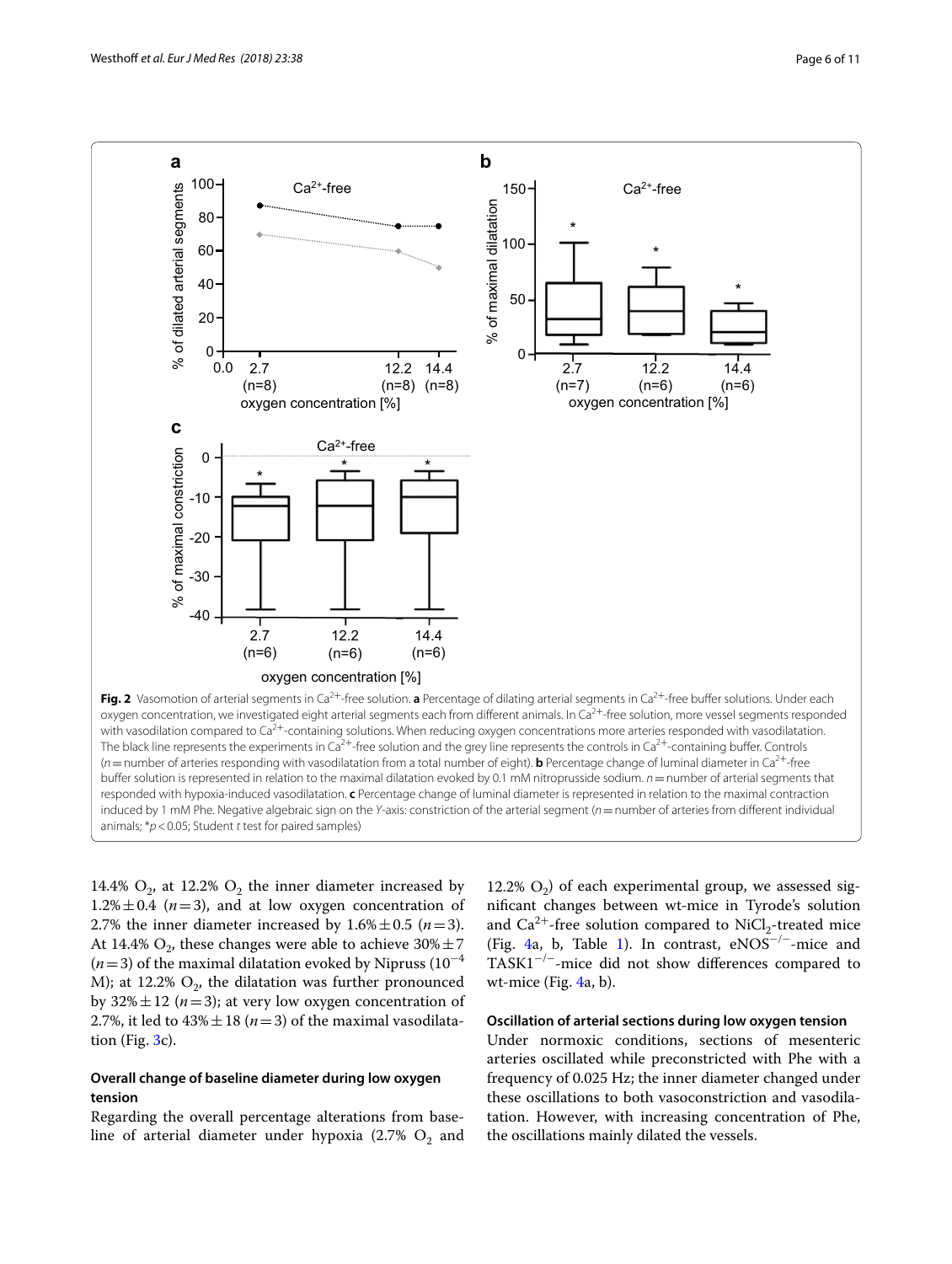

<span id="page-6-0"></span>In all arterial sections investigated, which were preconstricted with Phe  $(10^{-6}$  M), we observed oscillations of the inner arterial diameter. The frequency of these oscillations ranged between 0.02 Hz towards vasoconstriction and 0.032 Hz towards vasodilatation. Exposing the arteries to low oxygen concentration did not change the frequency of the oscillations; however, it changed the degree of vasomotion. Oscillation amplitudes during normoxia changed the luminal diameter by 1.4%. These amplitudes showed a trend to be increased by hypoxia. The diameter changed at 14.4%  $O_2$  by 1.5%, at 12.2%  $O_2$  by 1.8%, and at 2.7 by 1.7% compared to resting diameter  $(n=10$  for all conditions). Amplitudes of the oscillations increased in  $Ca^{2+}$ -free solutions to 3.1% of the inner diameter at 21%  $O_2$ . When we decreased oxygen concentration to

14.4%, the oscillation amplitudes were reduced to 2.8%; further reducing  $O_2$  to 12.2% or 2.7% slightly reduced the amplitudes to 2.7% of the resting diameter. From exposure of arteries to  $NiCl<sub>2</sub>$  (2.5 mM) under normoxia, the oscillation amplitudes increased to 2% of the resting diameter. During hypoxia, these amplitudes showed only a trend to be reduced by NiCl<sub>2</sub>. Under normoxic conditions in  $eNOS^{-/-}$ -mice, the oscillation amplitudes reached 0.8% and increased gradually with decreasing  $O_2$ -concentrations.

# **Discussion**

In the present study, we investigated isolated secondorder mesenteric artery branches from male mice, which were cannulated and exposed to low oxygen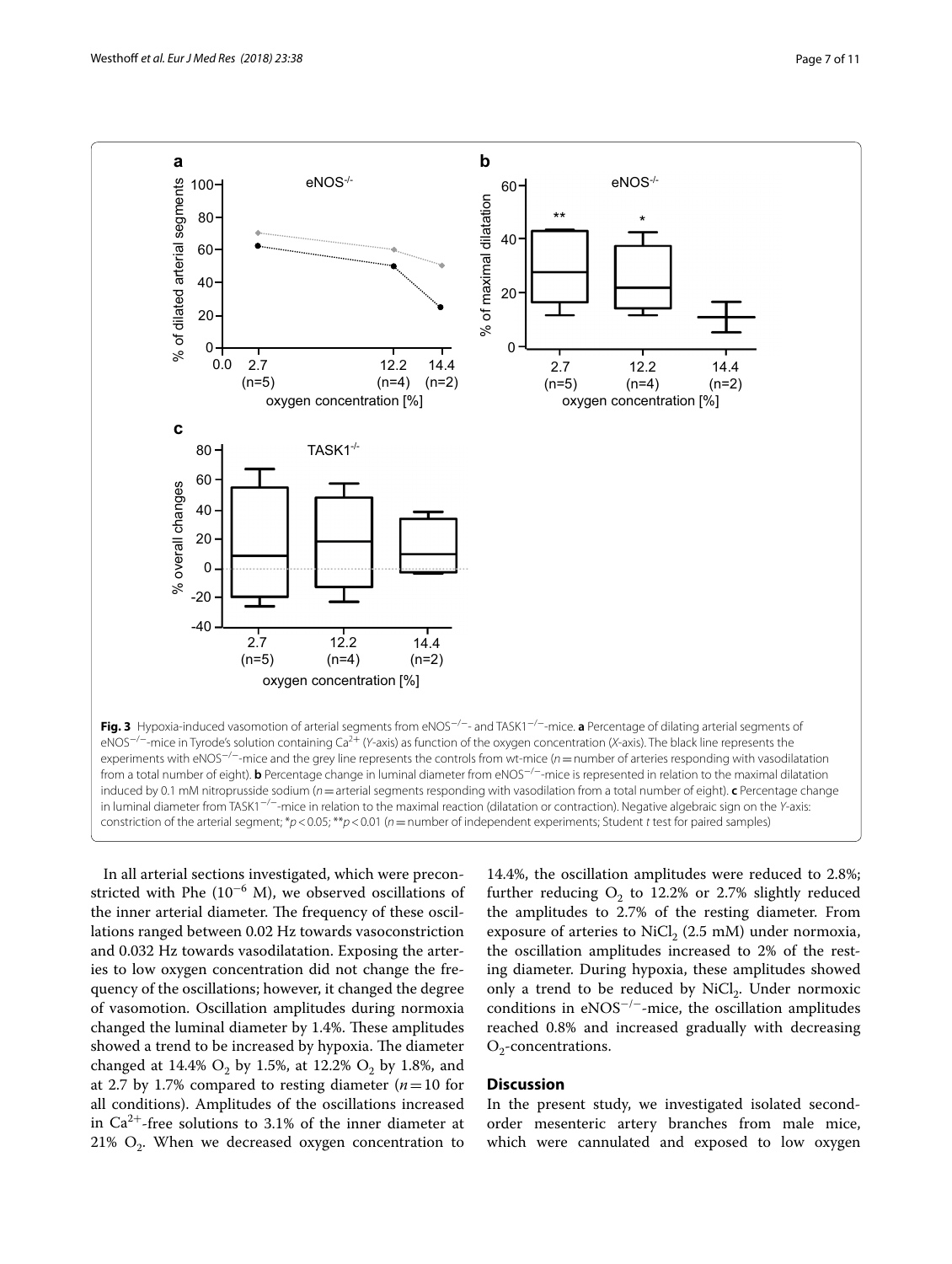

<span id="page-7-0"></span>levels. Therefore, we demonstrated that these vessels only respond little to pharmacological or pathophysiological stimuli as it has been aforementioned. We chose mice arteries to further investigate knock out animals that made it feasible to focus on certain signalling pathways. We were able to demonstrate that hypoxic vasodilatation in mice mesenteric arteries is mediated by a NOindependent mechanism. In our experimental setting, we identified  $Ca^{2+}$ -mediated hypoxic vasodilation depending on  $Ca^{2+}$ -influx. Recent studies reported that vasomotor responses difer between various vascular territories of C57BL/6J mice [\[23](#page-10-20)]. In contrast to our approach, the frst-order mesenteric artery sections seem to have a more distinctive vasomotion compared to the vessels investigated here and elsewhere  $[24, 25]$  $[24, 25]$  $[24, 25]$  $[24, 25]$  $[24, 25]$ . The main challenge in our experimental setup was to lower oxygen levels in the bath solutions and to maintain these hypoxic conditions throughout the experimental period, especially very low oxygen levels below  $2\%$  O<sub>2</sub> or anoxic conditions where only stable for brief periods. Thus, these experiments were necessary to simulate ischemia, without any oxygen supply.

Vasomotion under mild hypoxia was responded in diferent directions; one group of arteries constricted, whereas the second group showed vasodilatation. Further decreasing oxygen levels led to dilatation of more vessel sections; hence, the amplitude of dilation was less pronounced. These findings are in contrast to other vascular beds in which hypoxia evoked vasoconstriction to avoid desaturation of the blood, e.g., pulmonary arteries [[26,](#page-10-23) [27](#page-10-24)]. Otter et al. also found that severe hypoxia relaxes isolated third-order rat mesenteric arteries by a mechanism that is independent of the endothelial factors NO and prostaglandins  $[28]$  $[28]$  $[28]$ . The authors further

demonstrated that the measured efects were neither caused by a mechanism that was independent of  $pH_i$ and suggested that one possible mechanism might be an effect of lactate on the cAMP system. These findings are consistent with studies that revealed pH-independent effects of lactate on  $Ca^{2+}$ -affinity and  $Ca^{2+}$ -activated ion channels [[28](#page-10-25)[–30](#page-10-26)]. Regarding these results, we performed the measurements of arterial hypoxic vasomotion in  $Ca^{2+}$ -free solution. According to the demonstrated mechanisms, we revealed an increased rate of dilated vessels in  $Ca^{2+}$ -free medium under hypoxia compared to  $Ca^{2+}$ -perfused control. Even studies in porcine coronary arteries demonstrated that, under hypoxic conditions, lactate induced vasodilatation by stimulation of  $Ca^{2+}$ -activated K<sup>+</sup>-channels [[30\]](#page-10-26). Interestingly, inhibition of ATP-dependent  $K^+$ -channels did not reverse the effect of lactate on vascular dilatation. The previous studies of rat small mesenteric arteries also described a mechanism of vasodilatation by adenosine that involves the regulation of store-operated  $Ca^{2+}$ -entry through the cAMP signalling pathway due to the activation of adenosine A (2A) receptors [[31](#page-10-27)].

Regarding these efects, we further evaluated the hypoxic vasomotion under inhibition of voltage-gated  $Ca^{2+}$ -influx by the application of NiCl<sub>2</sub>. As a result, we found a complete diminishing of hypoxia-induced vasodilatation; instead, all arteries investigated constricted. Beside these mechanisms, we further evaluated the infuence of endothelial-derived NO on hypoxic arterial vasomotion, using eNOS<sup>−</sup>/<sup>−</sup>-mice. Compared to wt-mice, arteries from  $eNOS^{-/-}$ -mice responded with vasodilatation in  $Ca^{2+}$ -containing solution under hypoxia; however, the overall percentage of dilated vessels of the entire group remained lower. These results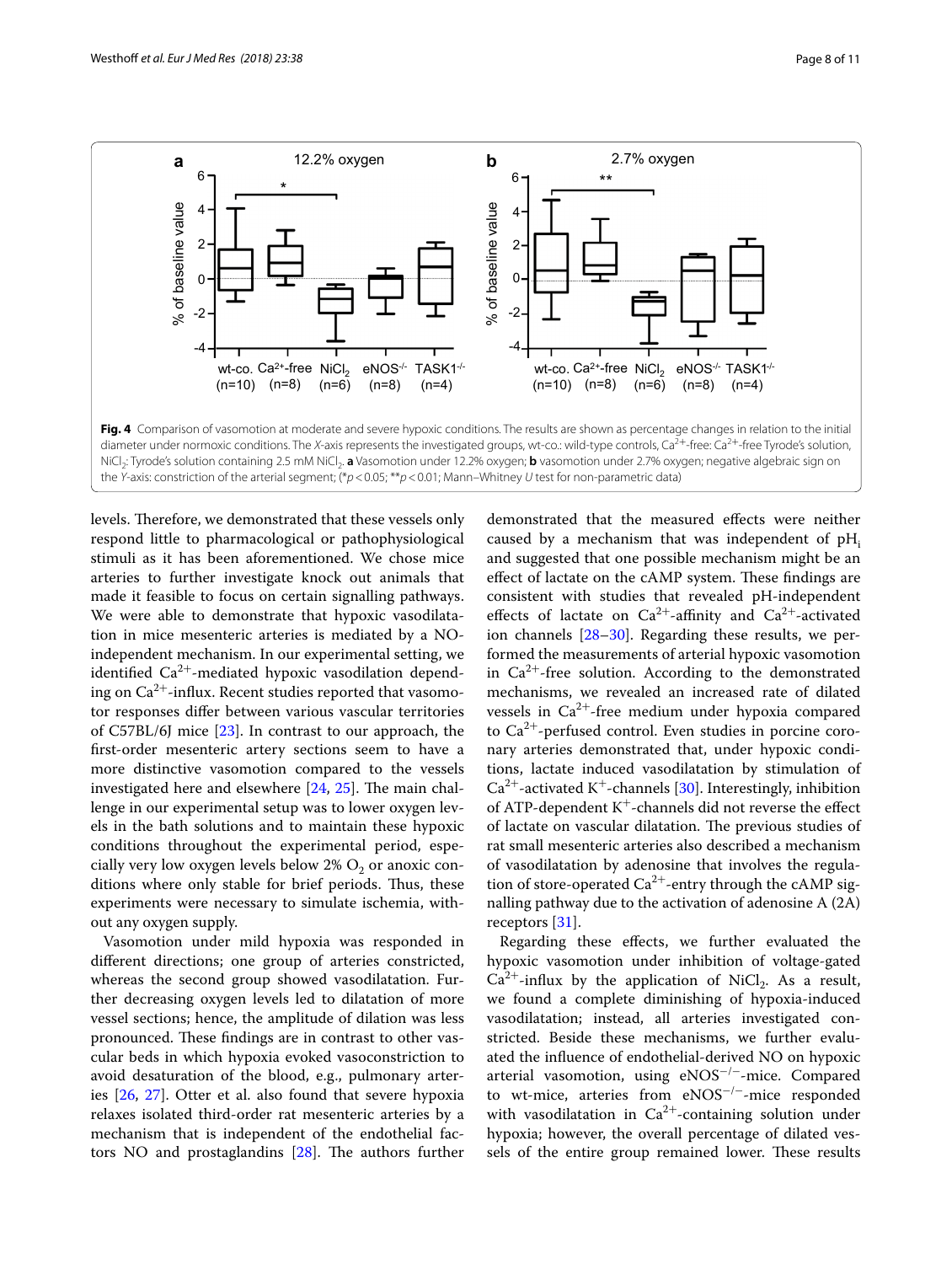|                                    | Oxygen concentration (%)                                                                      |                               |                               |                             |  |  |
|------------------------------------|-----------------------------------------------------------------------------------------------|-------------------------------|-------------------------------|-----------------------------|--|--|
|                                    | 14.4<br>$n = 24$                                                                              | 12.2<br>$n = 26$              | 2.7                           | 0                           |  |  |
| Percentage of the initial diameter |                                                                                               |                               |                               |                             |  |  |
| Overall                            | $0.58 \pm 0.59$<br>$(n=10)$                                                                   | $0.77 \pm 0.57$<br>$(n=10)$   | $0.92 \pm 0.64$<br>$(n=10)$   | $0.43 \pm 0.28$<br>$(n=5)$  |  |  |
| Constriction                       | $-0.79 \pm 0.05$<br>$(n=5)$                                                                   | $-0.765 \pm 0.14$<br>$(n=4)$  | $-1.213 \pm 0.28$<br>$(n=3)$  | $-0.6$<br>$(n=1)$           |  |  |
| Dilation                           | $1.96 \pm 0.55$<br>$(n=5)$                                                                    | $1.8 \pm 0.52$<br>$(n=6)$     | $1.83 \pm 0.52$<br>$(n=7)$    | $0.68 \pm 0.13$<br>$(n=4)$  |  |  |
|                                    | Percentage of maximal dilatation and constriction                                             |                               |                               |                             |  |  |
| Overall                            | $23.2 \pm 14.62$<br>$(n=10)$                                                                  | $26.92 \pm 14.35$<br>$(n=10)$ | $31.94 \pm 15.32$<br>$(n=10)$ | $14 \pm 5.96$<br>$(n=5)$    |  |  |
| Constriction                       | $-8.21 \pm 0.56$<br>$(n=5)$                                                                   | $-7.92 \pm 4.42$<br>$(n=5)$   | $-12.54 \pm 2.92$<br>$(n=5)$  | $-6.21$<br>$(n=1)$          |  |  |
| Dilation                           | $54.6 \pm 15.31$<br>$(n=5)$                                                                   | $50.14 \pm 14.41$<br>$(n=6)$  | $51.01 \pm 14.42$<br>$(n=7)$  | $19.05 \pm 3.61$<br>$(n=4)$ |  |  |
|                                    | Percentage of the initial diameter in Ca <sup>2+</sup> -free Tyrode's solution                |                               |                               |                             |  |  |
| Overall                            | $0.36 \pm 0.39$<br>$(n=8)$                                                                    | $1.07 \pm 0.38$<br>$(n=8)$    | $1.52 \pm 0.43$<br>$(n=8)$    |                             |  |  |
| Constriction                       | $-1.14 \pm 0.4$<br>$(n=2)$                                                                    | $-0.39$<br>$(n=1)$            |                               |                             |  |  |
| Dilation                           | $0.85 \pm 0.19$<br>$(n=6)$                                                                    | $1.49 \pm 0.3$<br>$(n=6)$     | $1.53 \pm 0.42$<br>$(n=7)$    |                             |  |  |
|                                    | Percentage of maximal dilatation and constriction in Ca <sup>2+</sup> -free Tyrode's solution |                               |                               |                             |  |  |
| Overall                            | $14.93 \pm 7.5$<br>$(n=8)$                                                                    | 38.58 ± 10.03<br>$(n=8)$      | 37.36 ± 12.06<br>$(n=8)$      |                             |  |  |
| Constriction                       | $-11.8 \pm 4.14$<br>$(n=2)$                                                                   | $-4.01$<br>$(n=1)$            | $\overline{\phantom{0}}$      |                             |  |  |
| Dilation                           | $23.82 \pm 5.29$<br>$(n=6)$                                                                   | $41.51 \pm 8.35$<br>$(n=6)$   | $42.7 \pm 11.68$<br>$(n=7)$   |                             |  |  |
|                                    | Percentage of the initial diameter in Tyrode's solution containing NiCl <sub>2</sub>          |                               |                               |                             |  |  |
| Overall                            | $-1.31 \pm 0.49$<br>$(n=6)$                                                                   | $-1.42 \pm 0.48$<br>$(n=6)$   | $-1.54 \pm 0.44$<br>$(n=6)$   |                             |  |  |
|                                    | Percentage of maximal constriction in Tyrode's solution containing NiCl <sub>2</sub>          |                               |                               |                             |  |  |
| Overall                            | $-13.6 \pm 5.03$<br>$(n=6)$                                                                   | $-14.7 \pm 4.93$<br>$(n=6)$   | $-15.93 \pm 4.52$<br>$(n=6)$  |                             |  |  |
|                                    | Percentage of the initial diameter in eNOS <sup>-/-</sup> -mice                               |                               |                               |                             |  |  |
| Overall                            | $-0.42 \pm 0.31$<br>$(n=8)$                                                                   | $-0.33 \pm 0.6$<br>$(n=8)$    | $-0.21 \pm 0.68$<br>$(n=8)$   |                             |  |  |
| Constriction                       | $-1.37 \pm 0.22$<br>$(n=3)$                                                                   | $-2.05 \pm 0.52$<br>$(n=3)$   | $-2.32 \pm 0.46$<br>$(n=3)$   |                             |  |  |
| Dilation                           | $0.4 \pm 0.1$<br>$(n=2)$                                                                      | $0.88 \pm 0.16$<br>$(n=4)$    | $1.05 \pm 0.17$<br>$(n=5)$    |                             |  |  |
|                                    | Percentage of maximal dilatation and constriction in eNOS <sup>-/-</sup> -mice                |                               |                               |                             |  |  |
| Overall                            | $-2.56 \pm 4.1$<br>$(n=8)$                                                                    | $3.43 \pm 9.21$<br>$(n=8)$    | $9.38 \pm 10.73$<br>$(n=8)$   |                             |  |  |
| Constriction                       | $-10.64 \pm 2.3$<br>$(n=3)$                                                                   | $-23.64 \pm 4$<br>$(n=3)$     | $-24 \pm 4.73$<br>$(n=3)$     |                             |  |  |
| Dilation                           | $11.05 \pm 2.3$<br>$(n=2)$                                                                    | $24.59 \pm 4.58$<br>$(n=4)$   | $29.4 \pm 4.85$<br>$(n=5)$    |                             |  |  |
|                                    | Percentage of the initial diameter in TASK1 <sup>-/-</sup> -mice                              |                               |                               |                             |  |  |
| Overall                            | $0.46 \pm 0.38$<br>$(n=4)$                                                                    | $0.32 \pm 0.9$<br>$(n=4)$     | $0.15 \pm 1.03$<br>$(n=4)$    |                             |  |  |
| Constriction                       | $-0.31$<br>$(n=1)$                                                                            | $-2.19$<br>$(n=1)$            | $-2.5$<br>$(n=1)$             |                             |  |  |

# <span id="page-8-0"></span>**Table 1 Vasomotion of isolated segments of the mesenteric artery**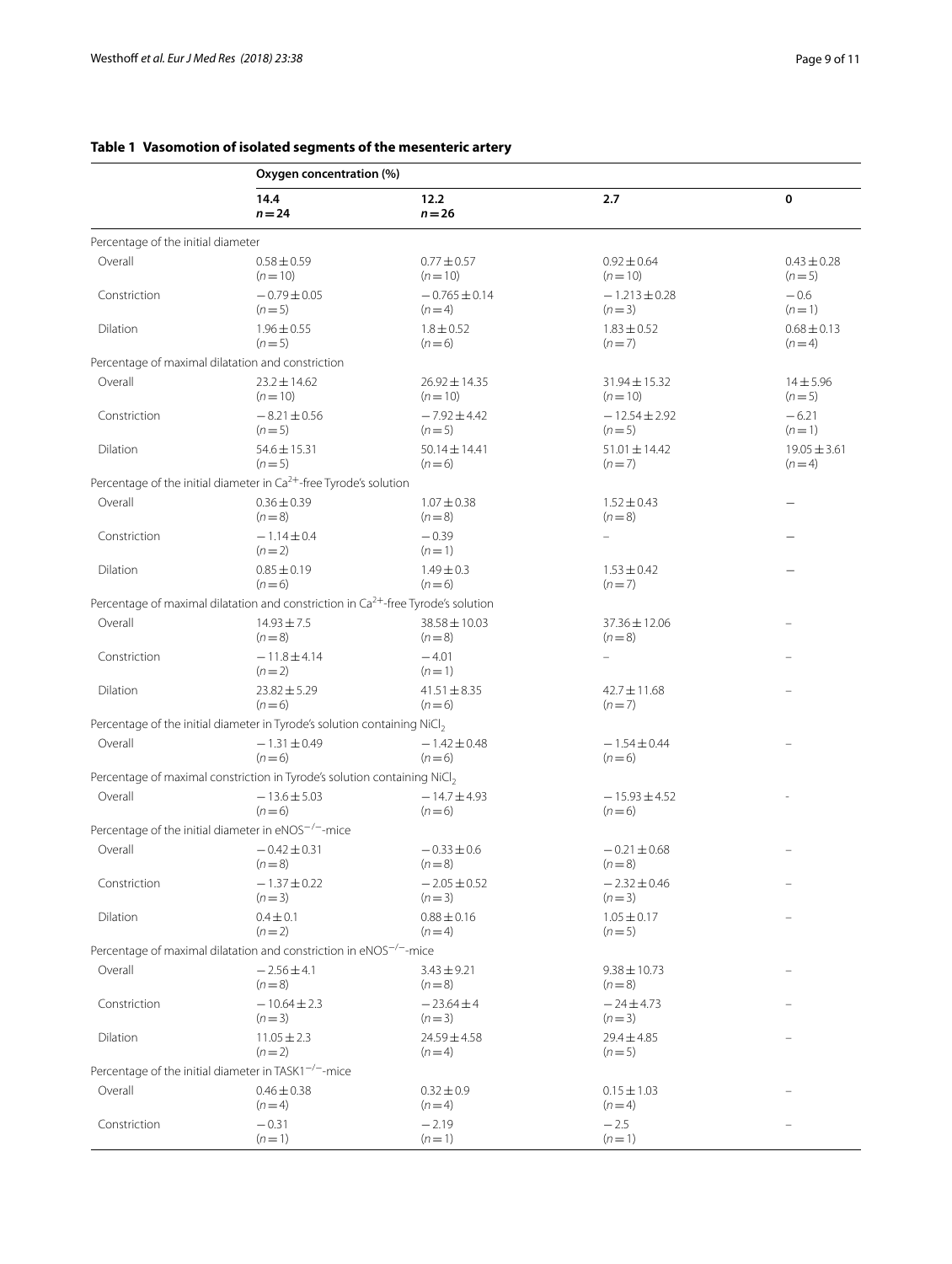# **Table 1 (continued)**

|                 | Oxygen concentration (%)                                                        |                              |                              |   |  |
|-----------------|---------------------------------------------------------------------------------|------------------------------|------------------------------|---|--|
|                 | 14.4<br>$n = 24$                                                                | 12.2<br>$n = 26$             | 2.7                          | 0 |  |
| <b>Dilation</b> | $1.07 \pm 0.24$<br>$(n=2)$                                                      | $1.16 \pm 0.42$<br>$(n=3)$   | $1.55 \pm 0.65$<br>$(n=2)$   |   |  |
|                 | Percentage of maximal dilatation and constriction in TASK1 <sup>-/-</sup> -mice |                              |                              |   |  |
| Overall         | $14.08 + 9.89$<br>$(n=4)$                                                       | $18.56 \pm 16.67$<br>$(n=4)$ | $15.16 \pm 19$<br>$(n=4)$    |   |  |
| Constriction    | $-3.23$<br>$(n=1)$                                                              | $-22.6$<br>$(n=1)$           | $-25.86$<br>$(n=1)$          |   |  |
| Dilation        | $29.78 \pm 6.75$<br>$(n=2)$                                                     | $32.3 \pm 11.57$<br>$(n=3)$  | $43.24 \pm 18.08$<br>$(n=2)$ |   |  |

Measured values shown as percentage changes of the arterial diameter. Data are shown as mean±standard error of the mean (SEM)

confrm the reports from the previous studies that found no association between endothelial-derived NO and hypoxic vasodilatation [\[28,](#page-10-25) [32](#page-10-28)].

Further investigating potential infuences of oxygen sensing on hypoxic vasodilatation, we chose TASK1−/−-mice to exclude direct hypoxic efects on TASK-1 channels. The TASK-1 is a pH- and oxygen-sensitive potassium channel that has been described in multiple tissues, e.g., cardiomyocytes, brain, carotid body, or mesenteric arteries [[33](#page-10-29)]. However, exposing mesenteric arteries from TASK1<sup> $-/-$ </sup>-mice to hypoxia did not alter vasomotion when compared to wt animals. These results confirm our hypothesis claiming a  $Ca^{2+}$ -mediated activation of ion channels to cause hypoxic vasodilatation.

In addition, we focused on oscillations of the arterial section diameter during low oxygen tension. During our experiments, we assessed that, under conditions of decreased oxygen concentrations, the oscillation frequency showed only a trend to be increased. According to the previous fndings, we assume that lowering of oxygen concentration causes decreased intracellular ATP concentration which reduces sarco(endo)plasmic reticulum ATPase-activity leading to cytosolic  $Ca^{2+}$ -oscillations and eventually to oscillations of the vessel diameter as it has previously been shown in rat mesenteric arteries [\[34](#page-10-30), [35\]](#page-10-31).

In summary, we demonstrated the impact of hypoxia on vasodilatation in mice' mesenteric arteries caused by  $Ca<sup>2+</sup>$ -mediated activation of ion channels. Regarding the limitations of our study, we concede that our fndings only refect the situation in mice second-order mesenteric arteries. Because of the diferent behaviour of vessels, vessel sections, or species, these results cannot be generalized. Indeed, these mechanisms of endothelialderived and endothelial-independent energy supply need further evaluation, but we speculate that our results provide crucial information for the understanding of hypoxia-induced vasodilatation.

### **Conclusions**

The present study revealed that hypoxic vasodilatation in mice mesenteric arteries is mainly mediated by a NO-independent mechanism. We found evidence that  $Ca^{2+}$ -mediated activation of ion channels caused hypoxic vasodilation in our experimental setting.

# **Additional fles**

<span id="page-9-0"></span>**[Additional fle](https://doi.org/10.1186/s40001-018-0335-8) 1.** Time course of oxygen partial pressures in the bath solutions at 37 °C. Low oxygen levels were adjusted using calibration with hypoxic gas mixtures. Oxygen measurements were conducted using an optical oxygen microsensor (Microx TX2, PreSens, Regensburg, Germany) placed adjacent to the arterial segments. A: Diferent oxygen concentrations were adjusted, I: normoxia 21%, 150 Torr; II: 14.4%, 110 Torr; III: 12.2%, 93 Torr. IV: deep hypoxic oxygen partial pressure of 21 Torr was reached with gas mixture of 2.7% oxygen, balanced with  $N_2$  and 5% CO<sub>2</sub>. At the end of this exposure period, the gas mixture was stepwise changed back to higher oxygen levels. B: Anoxic conditions in the bath solution were achieved after successive reduction of oxygen concentration and by application of 0.5 mM  $Na<sub>2</sub>S<sub>2</sub>O<sub>4</sub>$ . I: 0.0%, 0 Torr. Returning to normoxia was carried out stepwise at the end of the anoxic exposure period.

<span id="page-9-1"></span>**[Additional fle](https://doi.org/10.1186/s40001-018-0335-8) 2.** Dose–response curves for the estimation of maximal vasoconstriction and vasodilatation of mice superior mesenteric artery at 37 °C. A: phenylephrine was used to evoke vasoconstriction with EC50 of 10−<sup>6</sup> M. After vessel calibration, the maximal change in luminal diameter evoked by Phe was 9.67%. B: sodium nitroprusside was used to demonstrate the vasodilatation of preconstricted arterial segments; maximal vasodilatation of 3.74% was evoked by 10<sup>-4</sup> M sodium nitroprusside compared to the initial diameter. The maximum constriction/vasodilatation was arbitrarily set as 100%.

#### **Authors' contributions**

MH, JW, and KW participated in study design; data acquisition was done by JW, MH, and KW; statistical analysis and interpretation was performed by MH, JW, KW, VM, MW, and CK. All authors participated in drafting the manuscript or revising it critically for important intellectual content. All authors read and approved the fnal manuscript.

#### **Author details**

<sup>1</sup> Department of Anesthesiology and Intensive Care Medicine, Justus-Liebig University Giessen, Rudolph-Buchheimstr. 7, 35392 Giessen, Germany.<br><sup>2</sup> Department of Anesthesiology and Intensive Care Medicine, St. Vincentius Clinic Karlsruhe, Steinhaeuserstr. 18, 76135 Karlsruhe, Germany. <sup>3</sup> Department